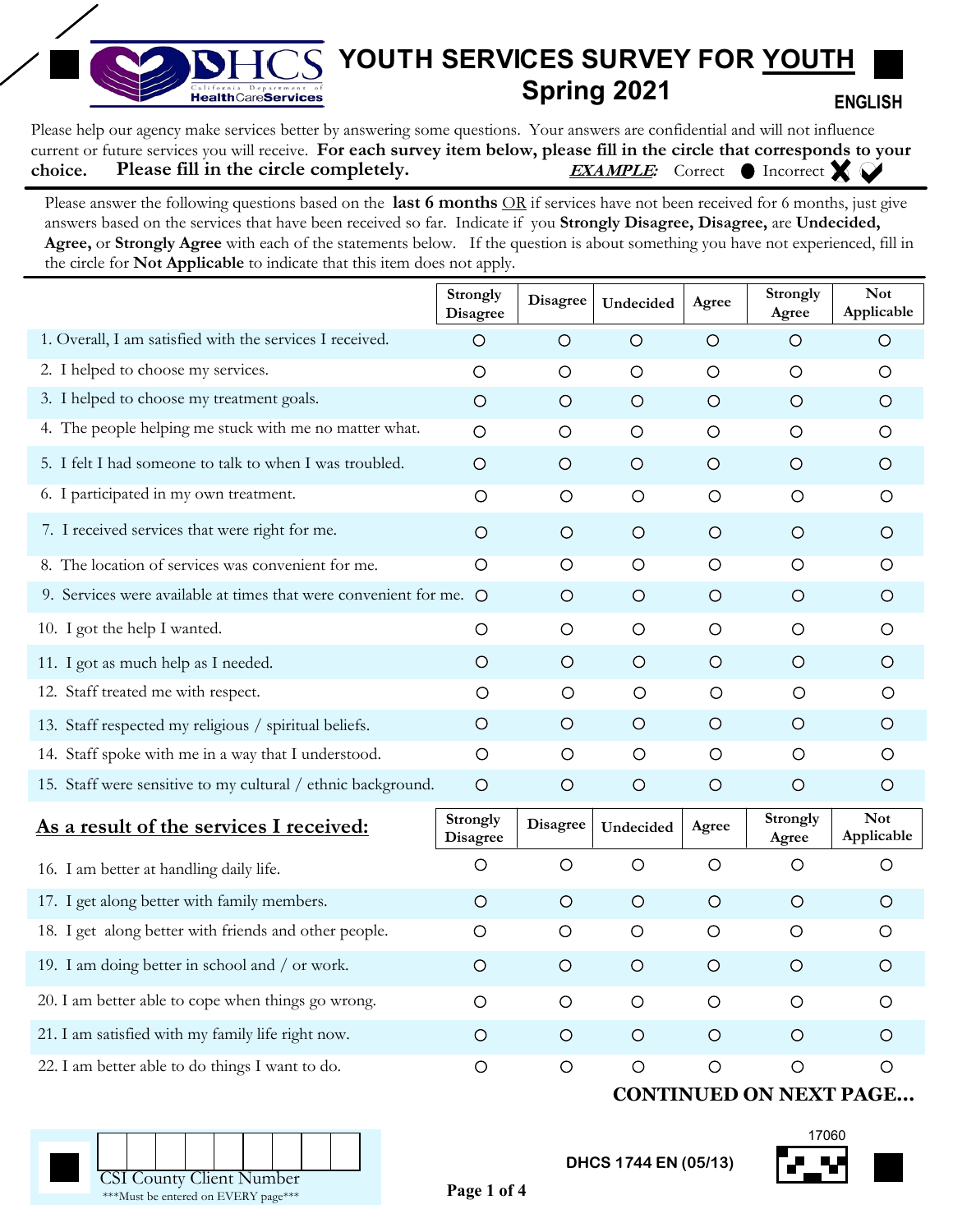## **For Questions #23-26, please answer for relationships with persons other than your mental health provider(s).**

| As a result of the services I received:                                      | Strongly<br><b>Disagree</b> | <b>Disagree</b> | Undecided        | Agree            | Strongly<br>Agree | <b>Not</b><br>Applicable |
|------------------------------------------------------------------------------|-----------------------------|-----------------|------------------|------------------|-------------------|--------------------------|
| 23. I know people who will listen and understand me<br>when I need to talk.  | С                           | $\bigcirc$      | $\left( \right)$ | $\circ$          |                   |                          |
| 24. I have people that I am comfortable talking with about<br>my problem(s). | Ω                           | ∩               | $\left($         | $\left( \right)$ |                   |                          |
| 25. In a crisis, I would have the support I need from family<br>or friends.  | $\bigcirc$                  | $\bigcap$       | $\bigcirc$       | $\left( \right)$ |                   |                          |
| 26. I have people with whom I can do enjoyable things.                       | O                           | $\cup$          | $\left( \right)$ | $\left( \right)$ |                   |                          |

27. What has been the most helpful thing about the services you received over the last 6 months?

28. What would improve the services here?

29. Please provide comments here and /or on the back of this form, if needed. We are interested in both positive and negative feedback.

# **Please answer the following questions to let us know how you are doing.**

## **1. Have you lived in any of the following places in the last 6 months? (Mark all that apply.)**

| O With one or both parents<br>O With another family member<br>O Foster home<br>O Therapeutic foster home<br>O Crisis shelter | O Homeless shelter<br>O Group home<br>O Residential treatment center<br>O Hospital<br>O Local jail or detention facility                                                                                                                                         | O State correctional facility<br>O Runaway / homeless / on the streets<br>$\circ$ Other (describe):                                                                                                                                                                     |  |
|------------------------------------------------------------------------------------------------------------------------------|------------------------------------------------------------------------------------------------------------------------------------------------------------------------------------------------------------------------------------------------------------------|-------------------------------------------------------------------------------------------------------------------------------------------------------------------------------------------------------------------------------------------------------------------------|--|
| (Check one.)                                                                                                                 |                                                                                                                                                                                                                                                                  | 2. In the last year, did you see a medical doctor (or nurse) for a health check-up or because you were sick?<br>$\overline{O}$ Yes, in a clinic or office $\overline{O}$ Yes, but only in a hospital or emergency room $\overline{O}$ No $\overline{O}$ Do not remember |  |
|                                                                                                                              | 3. Are you on medication for emotional / behavioral problems? $\circlearrowright$ $\circlearrowright$ $\circlearrowright$ $\circlearrowright$ $\circlearrowright$<br>3a. If yes, did the doctor or nurse tell you what side effects to watch for? $\bigcirc$ Yes | $\bigcirc$ No                                                                                                                                                                                                                                                           |  |
|                                                                                                                              |                                                                                                                                                                                                                                                                  |                                                                                                                                                                                                                                                                         |  |

## **4. Approximately, how long have you received services here?**

- O This is my first visit here. 0 1 2 Months
	- More than 1 year
- I have had more than one visit but have received services for less than one month.

\*\*\*Must be entered on EVERY page\*\*\*

3 - 5 Months 6 months to 1 year

# **CONTINUED ON NEXT PAGE...**

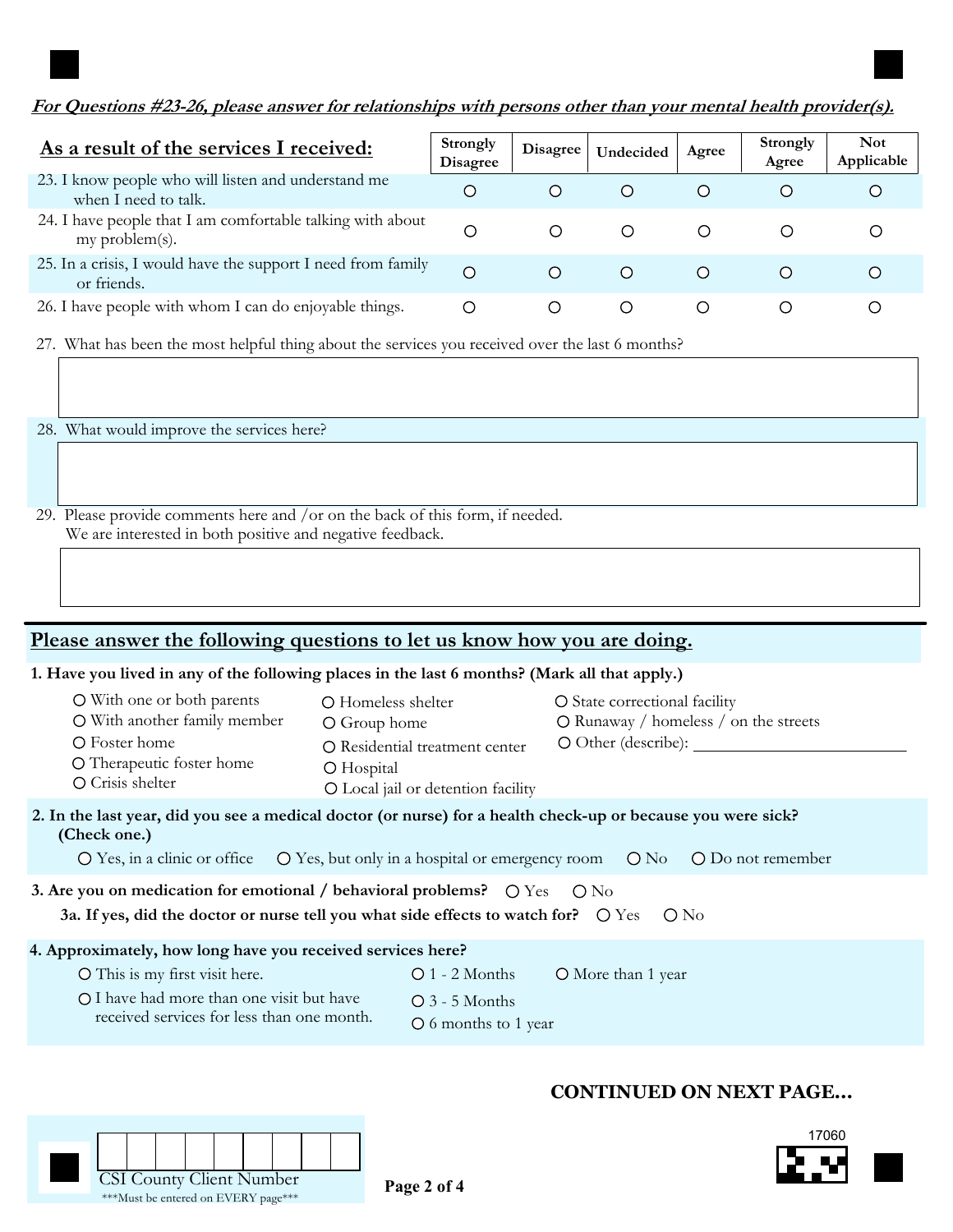| Please answer Questions #5-10 if you have been receiving mental health services for ONE YEAR OR LESS.<br>If you have been receiving mental health services for 'MORE THAN ONE YEAR,' skip to question 11 below.                           |
|-------------------------------------------------------------------------------------------------------------------------------------------------------------------------------------------------------------------------------------------|
| 5. Were you arrested since beginning to receive mental health services? O Yes O No                                                                                                                                                        |
| 6. Were you arrested during the 12 months prior to that? $\circ$ Yes $\circ$ No                                                                                                                                                           |
| 7. Since you began to receive mental health services, have your encounters with the police:                                                                                                                                               |
| O been reduced (for example, you have not been arrested, hassled by police, taken by police to a shelter or crisis program)<br>O stayed the same<br>O increased<br>O not applicable (you had no police encounters this year or last year) |
| 8. Were you expelled or suspended since beginning services? $\circ$ Yes $\circ$ No                                                                                                                                                        |
| 9. Were you expelled or suspended during the 12 months prior to that? O Yes O No                                                                                                                                                          |
| 10. Since starting to receive services, the number of days you were in school is:                                                                                                                                                         |
| O greater O about the same O less O does not apply (please select why this does not apply)                                                                                                                                                |
| O I did not have a problem with attendance before starting services                                                                                                                                                                       |
| O I was expelled from school                                                                                                                                                                                                              |
| O I am home schooled                                                                                                                                                                                                                      |
| O I dropped out of school                                                                                                                                                                                                                 |
|                                                                                                                                                                                                                                           |
| <b>SKIP</b> to Question #17 on the next page                                                                                                                                                                                              |

**Please answer Questions #11-16 only if you have been receiving mental health services for 'MORE THAN ONE YEAR.'**

**11. Were you arrested during the last 12 months?** O Yes O No

**12. Were you arrested during the 12 months prior to that?** O Yes O No

#### **13. Over the last year, have your encounters with the police:**

been reduced (for example, you have not been arrested, hassled by police, taken by police to a shelter or crisis program)

O stayed the same

O increased

not applicable (you had no police encounters this year or last year)

**14. Were you expelled or suspended during the last 12 months?**  $\bigcirc$  Yes  $\bigcirc$  No

**15. Were you expelled or suspended during the 12 months prior to that?** O Yes O No

#### **16. Over the last year, the number of days you were in school is:**

 $\bigcirc$  greater  $\bigcirc$  about the same  $\bigcirc$  does  $\bigcirc$  does not apply (please select why this does not apply)

I did not have a problem with attendance before starting services

- O I was expelled from school
- O I am home schooled
- I dropped out of school

 $\circ$  other:

# **CONTINUED ON NEXT PAGE...**





**Page 3 of 4**